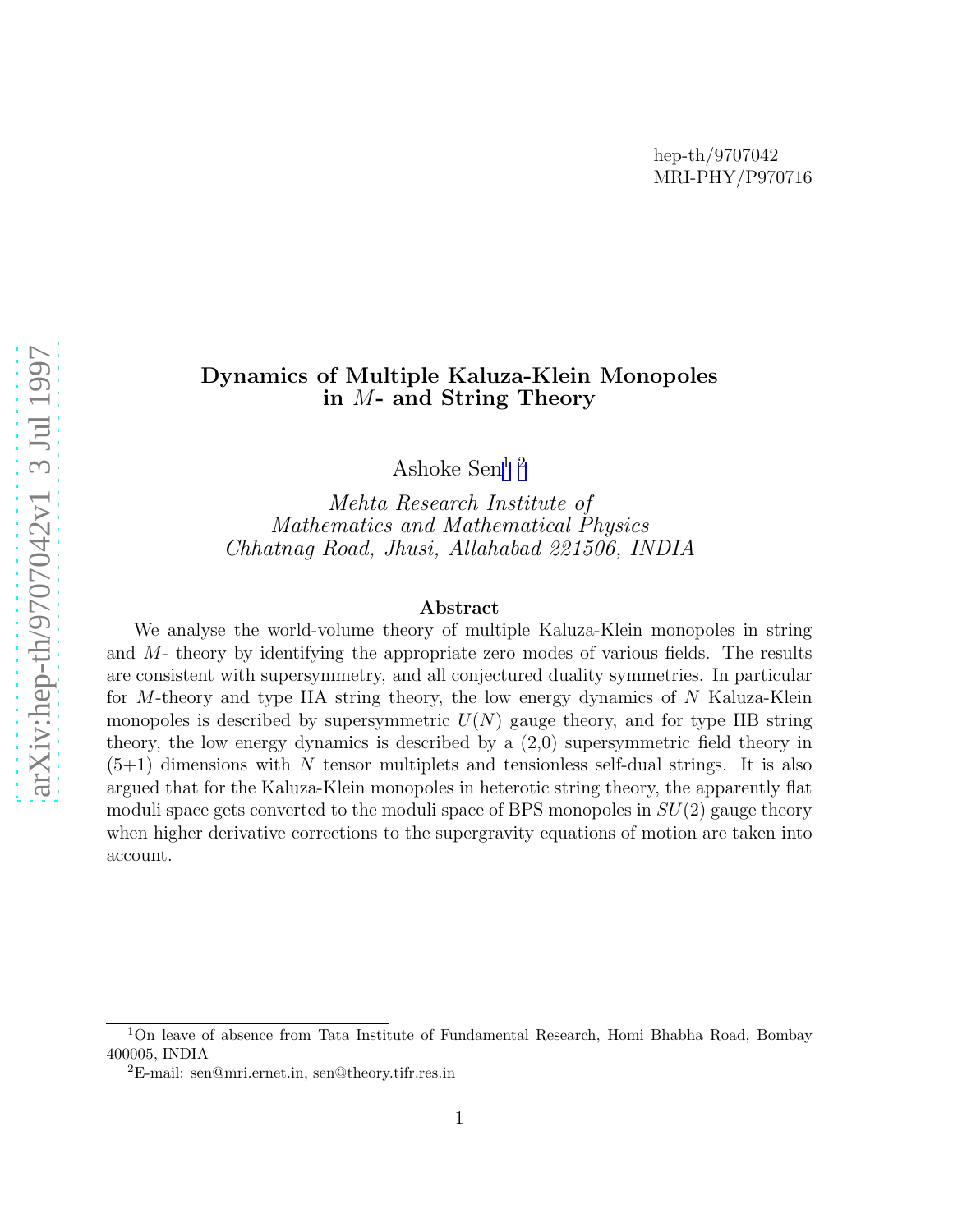## 1 Introduction

Among the brane solutions in M-theory and various string theories are Kaluza-Klein monopoles  $[1, 2]$  $[1, 2]$  $[1, 2]$  $[1, 2]$ , which represent six branes in M-theory compactified on a circle, and five-branes in various string theories compactified on a circle. Various conjectured string dualities relate these solitons to various other known solitons in string theory. For example, in type IIA (IIB) string theory, T-duality relates these to appropriate solitonic five branes in type IIB (IIA) string theory, whereas in type IIA string theory and M-theory, U-duality relates the Kaluza-Klein monopoles to appropriate D-branes in type IIA string theory. In this paper we shall explicitly test these duality conjectures by comparing the low energy dynamics of multiple Kaluza-Klein monopoles to that of various other string solitons. Dynamics of Kaluza-Klein monopoles have been analysed previously in different contexts in refs.[\[3](#page-10-0), [4](#page-10-0), [5](#page-10-0), [6](#page-10-0), [7\]](#page-10-0).

Kaluza-Klein monopole solutions[[1](#page-10-0), [2](#page-10-0)] have the special property that at a generic point in the moduli space, they represent completely non-singular solutions of the low energy supergravity equations of motion. The curvature can be kept small everywhere by taking the radius of the compact direction and the distance between different monopoles sufficiently large, whereas the string coupling can be kept small everywhere by keeping the asymptotic coupling constant small. This means that at least at a generic point in the moduli space, we can reliably analyse the low energy dynamics of these monopoles using the weak coupling, low energy supergravity equations of motion. At special points in the moduli space, when two or more monopoles coincide, stringy effects become important. As we shall see, in this case the dynamics can be approximated by string propagation in an appropriate ALE space,  $-$  a problem that has already been studied in other contexts. We shall find that the dynamics of the Kaluza-Klein monopoles, both at generic and at special points in the moduli space, are consistent with various duality conjectures.

Besides providing new tests of various duality conjectures, the world volume theory of Kaluza-Klein monopoles can also be used to study novel supersymmetric theories. For example, for type IIB string theory, the world volume theory of  $N$  Kaluza-Klein monopoles is a  $(5+1)$  dimensional theory with  $(2,0)$  supersymmetry and N tensor multiplets, and also contains self-dual strings which become tensionless when the locations of some of the monopoles coincide. This is closely related to the theories that have been used to define M(atrix)-theory [\[8](#page-10-0)] on  $T^4$  and  $T^5[9, 10]$  $T^5[9, 10]$  $T^5[9, 10]$  $T^5[9, 10]$  $T^5[9, 10]$ . Although the solitonic five-branes in type IIA string theory have the same world-volume theory, describing the theory in terms of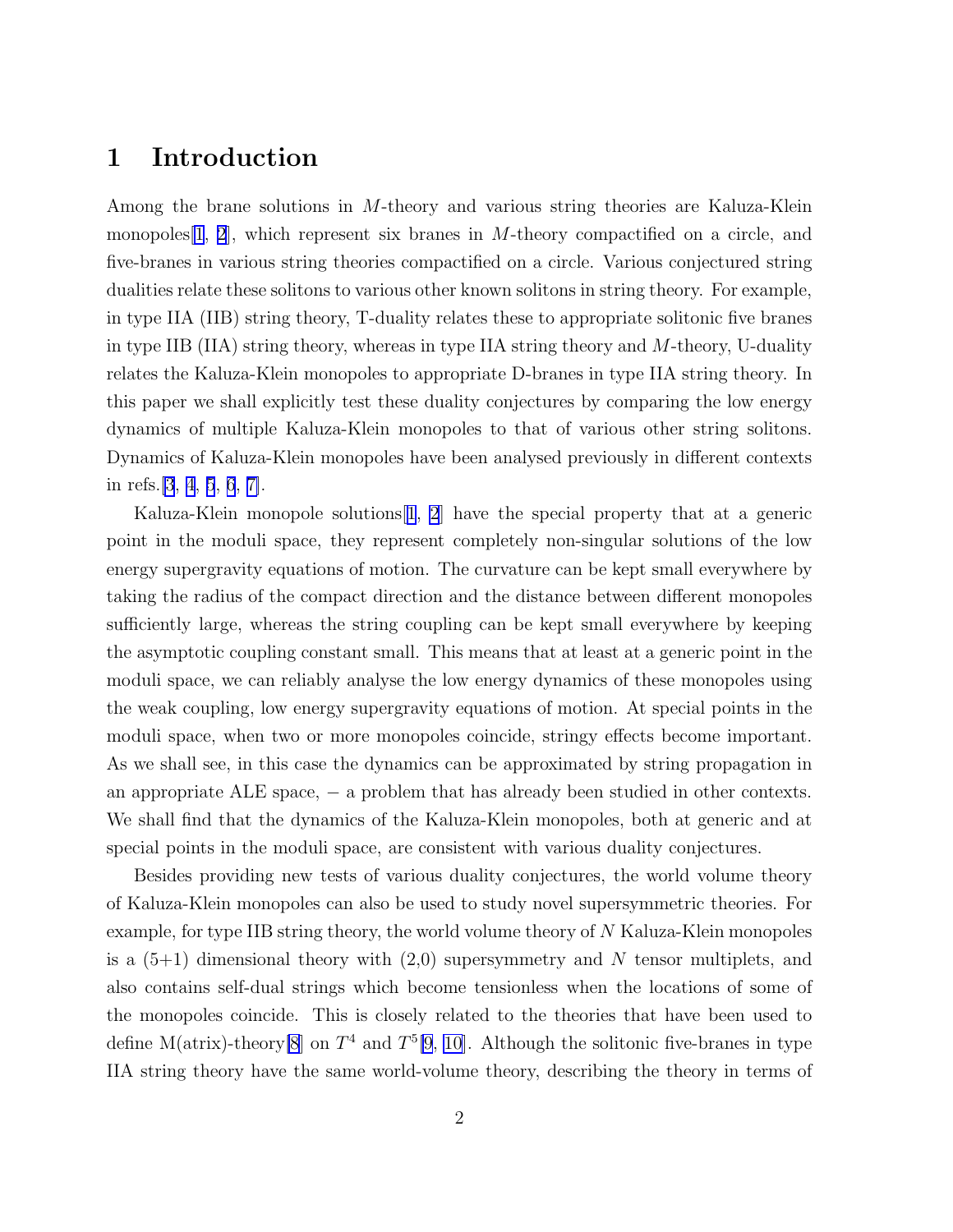<span id="page-2-0"></span>Kaluza-Klein monopoles has the special advantage that at a generic point in the moduli space the string coupling can be kept small everywhere, and hence this world volume theory can be described in terms of a weakly coupled string theory.

# 2 Review of Multiple Kaluza-Klein Monopole Solution

The multiple Kaluza-Klein monopole solution is described by the metric:

$$
ds^{2} = -dt^{2} + \sum_{m=5}^{D} dy^{m} dy^{m} + ds_{TN}^{2},
$$
\n(1)

where D is 9 for various string theories and 10 for M-theory,  $y^m$  denote the space-like world-volume coordinates on the  $(D-4)$ -brane represented by this solution, and  $ds_{TN}$  is the metric of the Euclidean multi-centered Taub-NUT space[[11](#page-11-0)]:

$$
ds_{TN}^2 = U^{-1} (dx^4 + \vec{\omega} \cdot d\vec{r})^2 + U d\vec{r}^2.
$$
 (2)

Here  $x^4$  denotes the compact direction, and  $\vec{r} \equiv (x^1, x^2, x^3)$  denotes the three spatial coordinates transverse to the brane. U and  $\vec{\omega}$  are defined as follows:

$$
U = 1 + \sum_{I=1}^{N} U_I, \qquad \vec{\omega} = \sum_{I=1}^{N} \vec{\omega}_I,
$$
 (3)

where,

$$
U_I = \frac{4m}{|\vec{r} - \vec{r}_I|},\tag{4}
$$

and,

$$
\vec{\nabla} \times \vec{\omega}_I = \vec{\nabla} U_I \,. \tag{5}
$$

m and  $\vec{r}_I$  are parameters labelling the solution.  $\vec{r}_I$  can be interpreted as the locations of the Kaluza-Klein monopoles in the transverse space. In order that the solutions are free from conical singularities at  $\vec{r} = \vec{r}_I$ ,  $x^4$  must have periodicity  $16\pi m$ .

The multi-centered Taub-NUT space described by the metric  $(2)$  supports N linearly independent normalizable self-dual harmonic two forms  $\Omega_I$ , given as follows[[3\]](#page-10-0):

$$
\Omega_I = d\xi_I \,,\tag{6}
$$

where,

$$
\xi_I = U^{-1} U_I (dx^4 + \vec{\omega} \cdot d\vec{r}) - \vec{\omega}_I \cdot d\vec{r}.
$$
\n(7)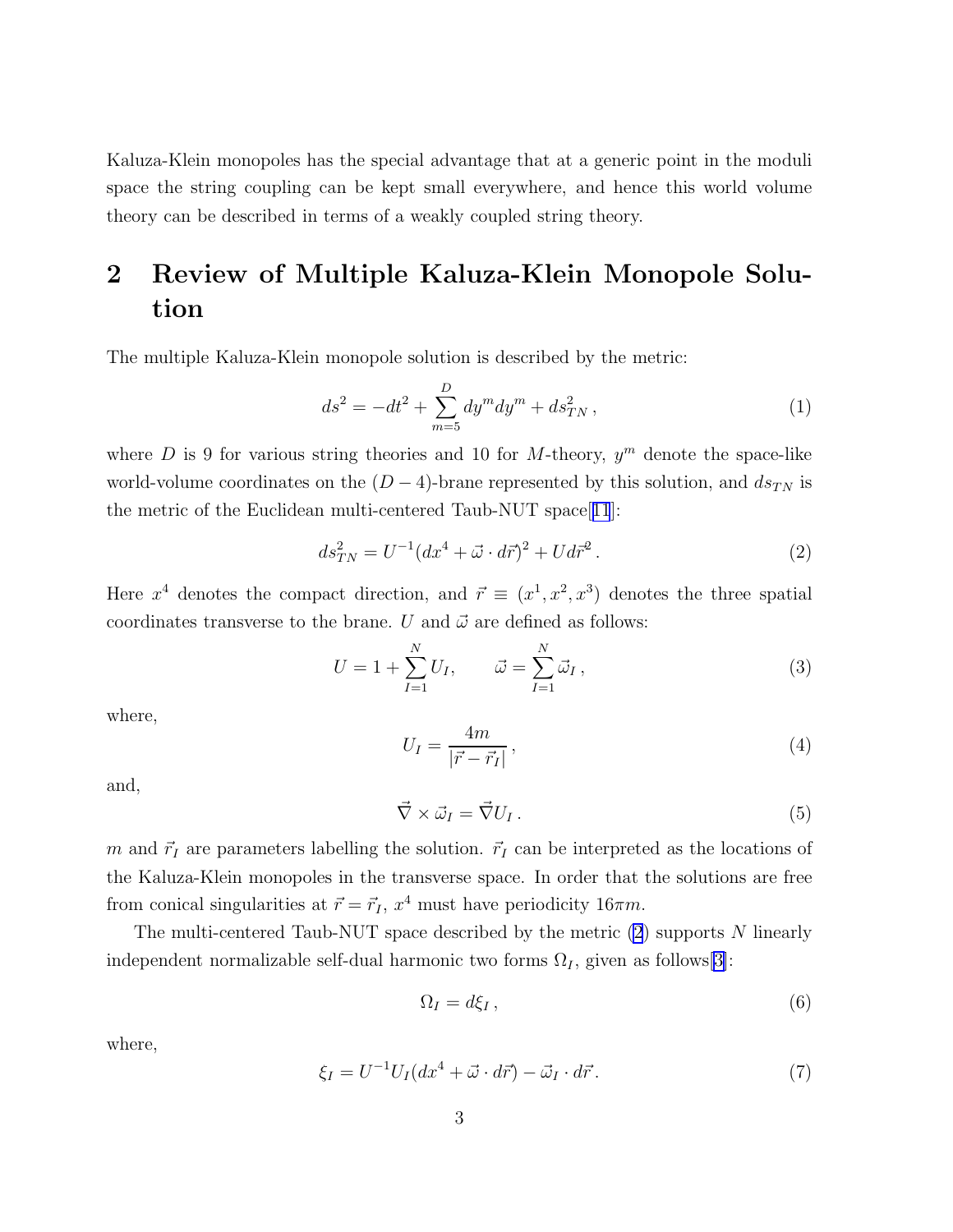Furthermore, as shown in[[3\]](#page-10-0), the two-forms defined above satisfy a simple normalization condition:

$$
\int \Omega_I \wedge \Omega_J = (16\pi m)^2 \delta_{IJ} . \tag{8}
$$

# 3 The World-volume Theory at a Generic Point in the Moduli Space

Let us now suppose that the original string / M- theory has a p form field  $A^{(p)}$ . Gen-eralizing the construction of refs.[\[5](#page-10-0), [7\]](#page-10-0) for the case of single monopole, we can define  $N$ different ( $p-2$ )-form fields  $\mathcal{A}_I^{(p-2)}$  on the world-volume through the decomposition:

$$
A^{(p)}(\vec{r}, x^4, \vec{y}, t) = \sum_{I=1}^{N} A_I^{(p-2)}(\vec{y}, t) \wedge \Omega_I(\vec{r}, x^4).
$$
 (9)

Besides the fields obtained this way, there are also 3N world-volume scalar fields  $\Phi_I^i$  $(1 \le i \le 3)$  associated with the parameters  $\vec{r}_I$ . These can be associated with deformations of the metric following the procedure outlined in ref.[\[3](#page-10-0)]. This gives the following worldvolume field theories of Kaluza-Klein monopoles in different theories at a generic point in the moduli space:

#### 3.1 M-theory

This theory contains a three form gauge field  $C_{MNP}$  in (10+1) dimensions. This gives N vector fields on the  $(6+1)$  dimensional world volume of the Kaluza-Klein monopole. Together with the 3N scalar fields coming from the translational zero modes, these fields describe the bosonic fields of an  $N = 1$  supersymmetric  $(U(1))^N$  gauge theory in  $(6+1)$ dimensions. The metric on the moduli space spanned by the scalar fields is determined by the inner product  $\int \Omega_I \wedge \Omega_J[3]$  $\int \Omega_I \wedge \Omega_J[3]$ . From the moduli independence of the inner product given in eq. $(8)$  we see that this metric is flat, as is expected for this particular supersymmetric field theory $[12]$  $[12]$ <sup>3</sup>

According to the conjectured duality between  $M$ -theory on  $S<sup>1</sup>$  and type IIA string theory, the Kaluza-Klein monopole in M-theory is identified to the Dirichlet six-brane of type IIA string theory. The world-volume dynamics of N well separated Dirichlet

<sup>&</sup>lt;sup>3</sup>The fermionic fields on the world-volume come from the various fermionic zero modes, but we shall not carry out the explicit analysis here, since the world-volume supersymmetry uniquely fixes the fermionic field content and their interactions.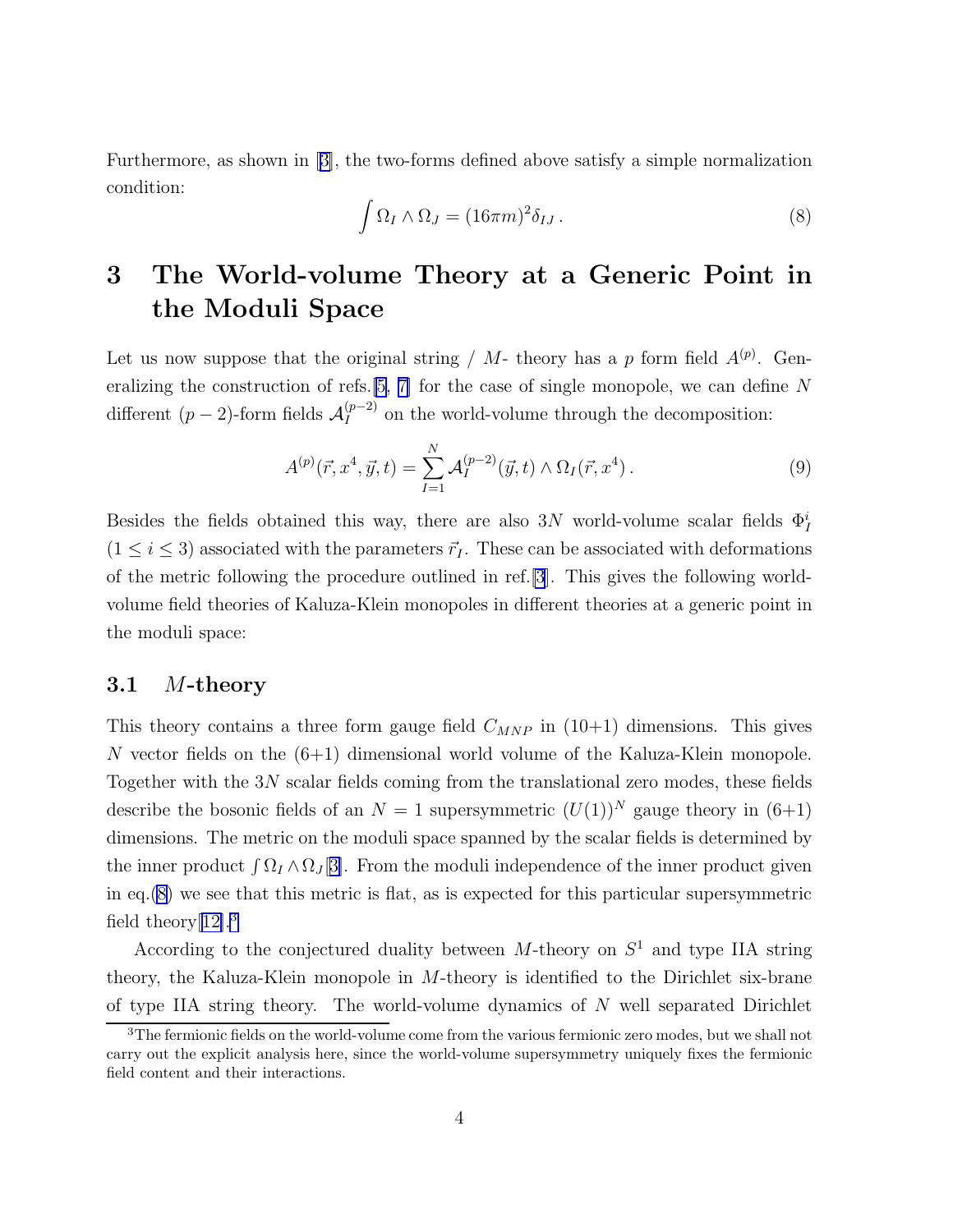six branes in type IIA string theory is described by an  $N=1$  supersymmetric  $(U(1))^N$ gauge theory in  $(6+1)$  dimensions. Thus we see that the dynamics of the Kaluza-Klein monopoles is in agreement with the conjectured duality between M-theory and type IIA string theory.

#### 3.2 Type IIA string theory

This theory contains a three form gauge field  $C_{MNP}$  and a one form field  $A_M$  from the Ramond-Ramond (RR) sector, and a two form field  $B_{MN}$  from the Neveu-Schwarz–Neveu-Schwarz (NS) sector.  $C_{MNP}$  gives N vector fields whereas  $B_{MN}$  gives N scalar fields on the  $(5+1)$  dimensional world-volume of the monopole. Combining these with the 3N scalar fields coming from the translational zero modes, we get the bosonic field content of (1,1) supersymmetric  $(U(1))^N$  gauge theory in (5+1) dimension. Actually, N of these scalar fields, associated with the modes of  $B_{MN}$ , are periodic coordinates[\[5\]](#page-10-0). Thus the world volume field theory is more naturally interpreted as a  $(6 + 1)$  dimensional N=1 supersymmetric  $(U(1))^N$  gauge theory, compactified on a circle of appropriate radius. The  $N$  scalar fields originating from  $B_{MN}$  are then interpreted as the components of the  $(U(1))^N$  gauge fields along the compact direction.

In order to see how this result is compatible with the predictions of duality, let us note that first of all, by a T-duality transformation, these Kaluza-Klein monopoles are related to solitonic five branes of type IIB theory compactified on a circle  $S<sup>1</sup>$ , with the five-branes being transverse to  $S<sup>1</sup>$ . The S-duality transformation of type IIB string theory converts these solitonic five branes to Dirichlet five branes transverse to  $S<sup>1</sup>$ . Finally, by a T-duality transformation, this can be mapped to a system of Dirichlet six branes in type IIA string theory on  $S^1$  with the six branes wrapped on the compact direction. For N well separated six branes, the world-volume theory of this system is given by an  $N=1$  supersymmetric  $(U(1))^N$  gauge theory in  $(6+1)$  dimensions, compactified on a circle. Thus we see that the world volume theory of N well separated Kaluza-Klein monopoles in type IIA string theory is consistent with the predictions of duality.

#### 3.3 Type IIB string theory

Type IIB string theory contains a four form field  $D_{MNPQ}$  with self-dual field strength, and a pair of two form gauge fields  $B_{MN}$  and  $B'_{MN}$ , one from the NS sector and one from the RR sector.  $D_{MNPQ}$  gives rise to N self-dual two form gauge fields on the  $(5+1)$  dimensional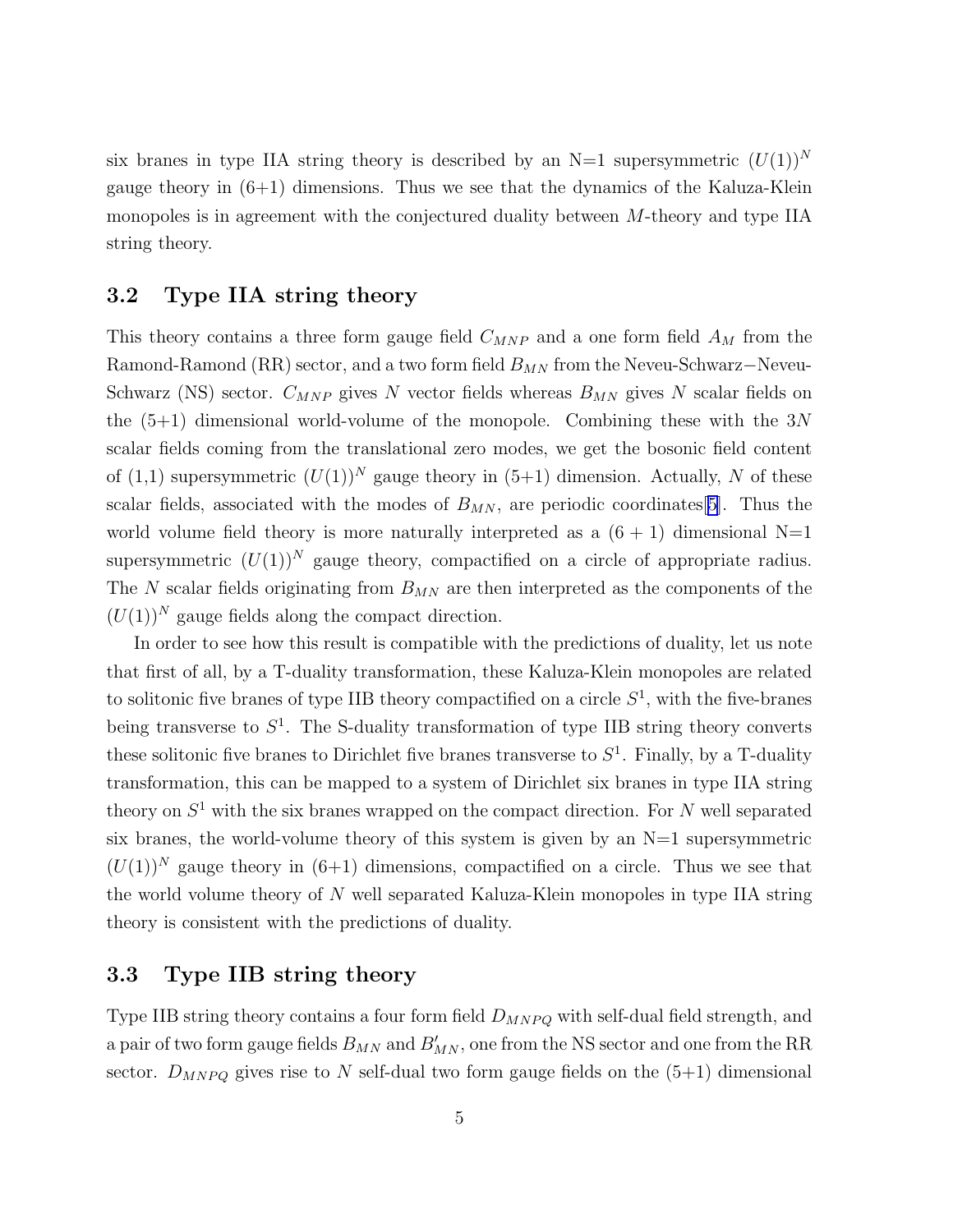world volume, whereas  $B_{MN}$  and  $B'_{MN}$  give rise to 2N scalar fields on the world-volume. Combining these with the  $3N$  scalar fields from the translational zero modes, we get the bosonic field content of N tensor multiplets of the  $(2,0)$  supersymmetric field theory in  $(5+1)$  dimensions. 2N of the 5N bosonic fields, associated with the modes of  $B_{MN}$  and  $B'_{MN}$  represent periodic coordinates.

In order to see how this is consistent with various duality conjectures, we can make a T-duality transformation to relate it to solitonic five branes of type IIA on  $S^1$ , with the five branes being transverse to  $S^1$ . By using the duality between M-theory on  $S^1$ and type IIA string theory, we can further relate it to a system of five branes in Mtheory on  $T^2$ , with the five branes being transverse to both coordinates on  $T^2$ . The world volume theory of this system for N well separated five branes does indeed contain N tensor multiplets of the (2,0) supersymmetry algebra. The 5N bosonic fields represent the five transverse coordinates of each of the  $N$  five branes. Since in this case two of the transverse coordinates are compactified on circles, 2N of the 5N bosonic fields must represent periodic coordinates. Thus we see that the world volume theory of multiple Kaluza-Klein monopoles in type IIB string theory is also consistent with the predictions of duality.

#### 3.4 Heterotic String Theory

This theory contains a rank two anti-symmetric tensor field  $B_{MN}$ , which gives rise to N periodic bosonic fields. These fields, together with the 3N bosonic fields associated with the translational zero modes, constitute the field content of N hypermultiplets of the  $(1,0)$  supersymmetry algebra in  $(5+1)$  dimensions. However, unlike in the previous cases, in this case the field content, together with the requirement of supersymmetry, does not determine the low energy effective action completely. One needs to specify the moduli space of these hypermultiplets in order to completely describe this theory. According to the result of low energy supergravity theory, this moduli space is flat[\[3](#page-10-0)], and is given by  $(R^{3} \times S^{1})^{N}/S_{N}$ , where in the *I*th term in this product,  $R^{3}$  is labelled by the transverse coordinates of the *I*<sup>th</sup> monopole, and  $S^1$  is labelled by the component of the  $B_{MN}$  field along  $\Omega_I$ .  $S_N$  denotes the effect of symmetrization under permutations of different monopoles. This result however is valid only for large radius R of the compact direction and large separation between the monopoles, since in this case the curvature associated with the solution $(1)$  $(1)$ ,  $(2)$  is small, and hence higher derivative stringy corrections to the low energy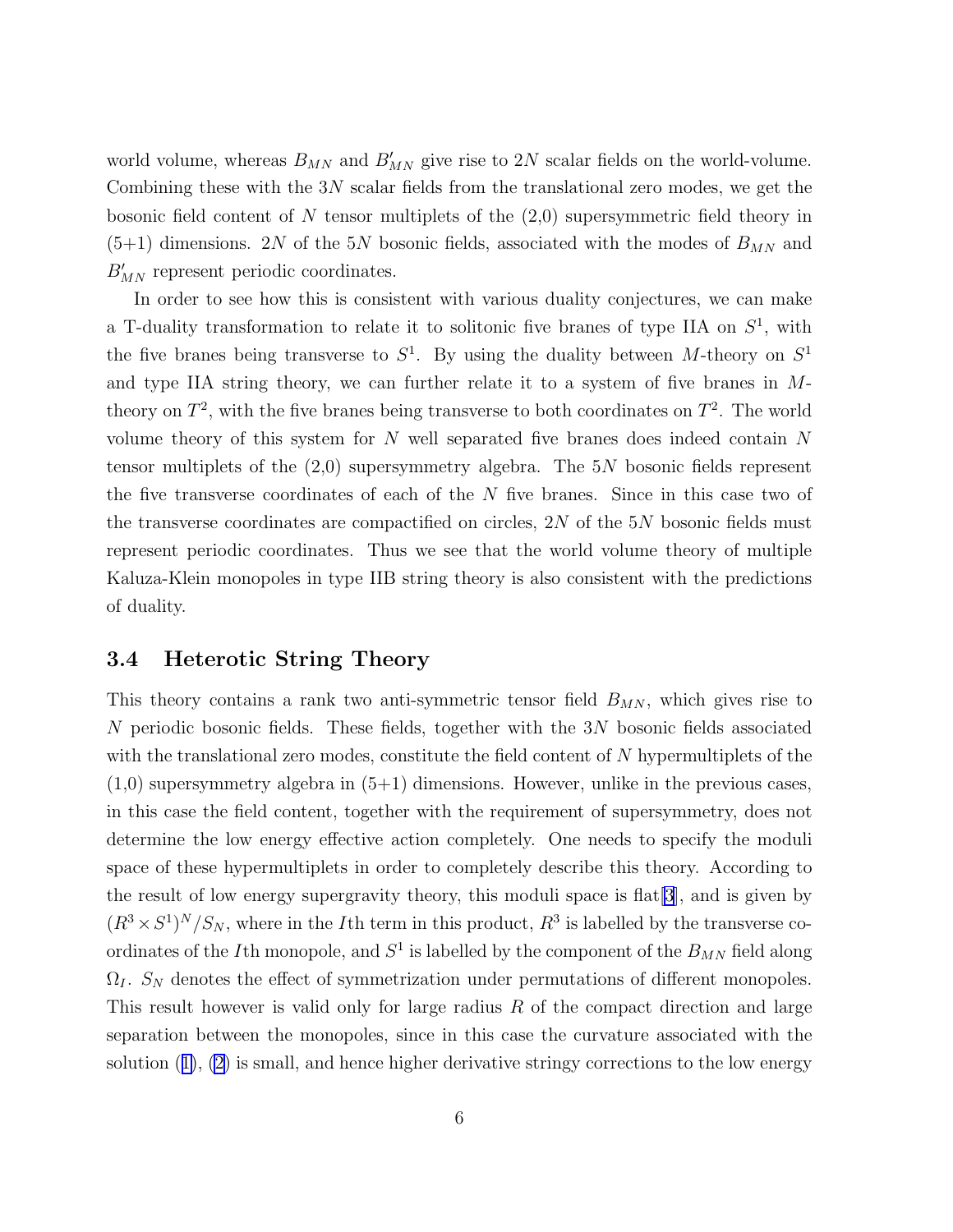supergravity equations of motion are negligible. However, as we shall now argue, string world-sheet corrections convert this into the moduli space of  $N$  BPS monopoles in  $SU(2)$ gauge theory  $[13, 14, 15]$  $[13, 14, 15]$  $[13, 14, 15]$  $[13, 14, 15]$  $[13, 14, 15]$  $[13, 14, 15]$  $[13, 14, 15]$ .

To see this, let us recall that a Kaluza-Klein monopole in the heterotic string theory carries 1 unit of Kaluza-Klein monopole charge, and  $-1$  unit of H-monopole charge[[5](#page-10-0)]. (The H-monopole charge arises from the Lorentz Chern-Simons term in the expression for the field strength of the anti-symmetric tensor field.) Now, starting from a situation where the radius of the compact direction is large, and hence the solutions  $(1), (2)$  $(1), (2)$  $(1), (2)$  are valid, consider slowly reducing the radius (keeping the string coupling small) so that it comes close to the self-dual radius. In this case, the low energy effective theory describing heterotic string theory on  $S^1$  contains a spontaneously broken  $SU(2)$  gauge group [[16\]](#page-11-0). This theory will contain BPS monopoles associated with this broken  $SU(2)$ . It is easy to see that this BPS monopole carries precisely the same quantum numbers as the Kaluza-Klein monopole. Hence we would expect that as we slowly change the radius from large value to the self-dual point, the moduli space of the Kaluza-Klein monopoles will evolve to that of BPS monopoles. (Note that since we can keep the string coupling small throughout this process, the moduli space approximation never breaks down.)

The question we would like to ask is: what is the metric that interpolates between the moduli space metric of the Kaluza-Klein monopoles and that of BPS monopoles? We shall now show that it is consistent to assume that the correct metric is that of the moduli space of BPS monopoles, and the flat metric on the Kaluza-Klein monopole moduli space emerges from this in appropriate limit when we ignore higher derivative corrections to the supergravity equations of motion. Implicitly, this may be understood as follows. The moduli space of multiple BPS monopoles involves a scale factor, which, in turn, is determined by the inverse vacuum expectation value (vev) of the Higgs field responsible for the breaking of  $SU(2)$  to  $U(1)$ . If we take the limit where this scale factor goes to zero *(i.e.* the vev of the Higgs field goes to infinity), keeping the separation between the monopoles fixed, the metric on the moduli space of N BPS monopoles approaches flat metric. Now, since the Higgs vacuum expectation value in the  $SU(2)$  gauge theory is proportional to  $(R - R^{-1})$  (in units in which  $R = 1$  denotes the self-dual radius), we see that for large  $R$  the Higgs vacuum expectation becomes large, and the scale factor indeed goes to zero. Thus in this limit we expect the moduli space metric of BPS monopoles to approach flat metric, as we have found for the Kaluza-Klein monopoles.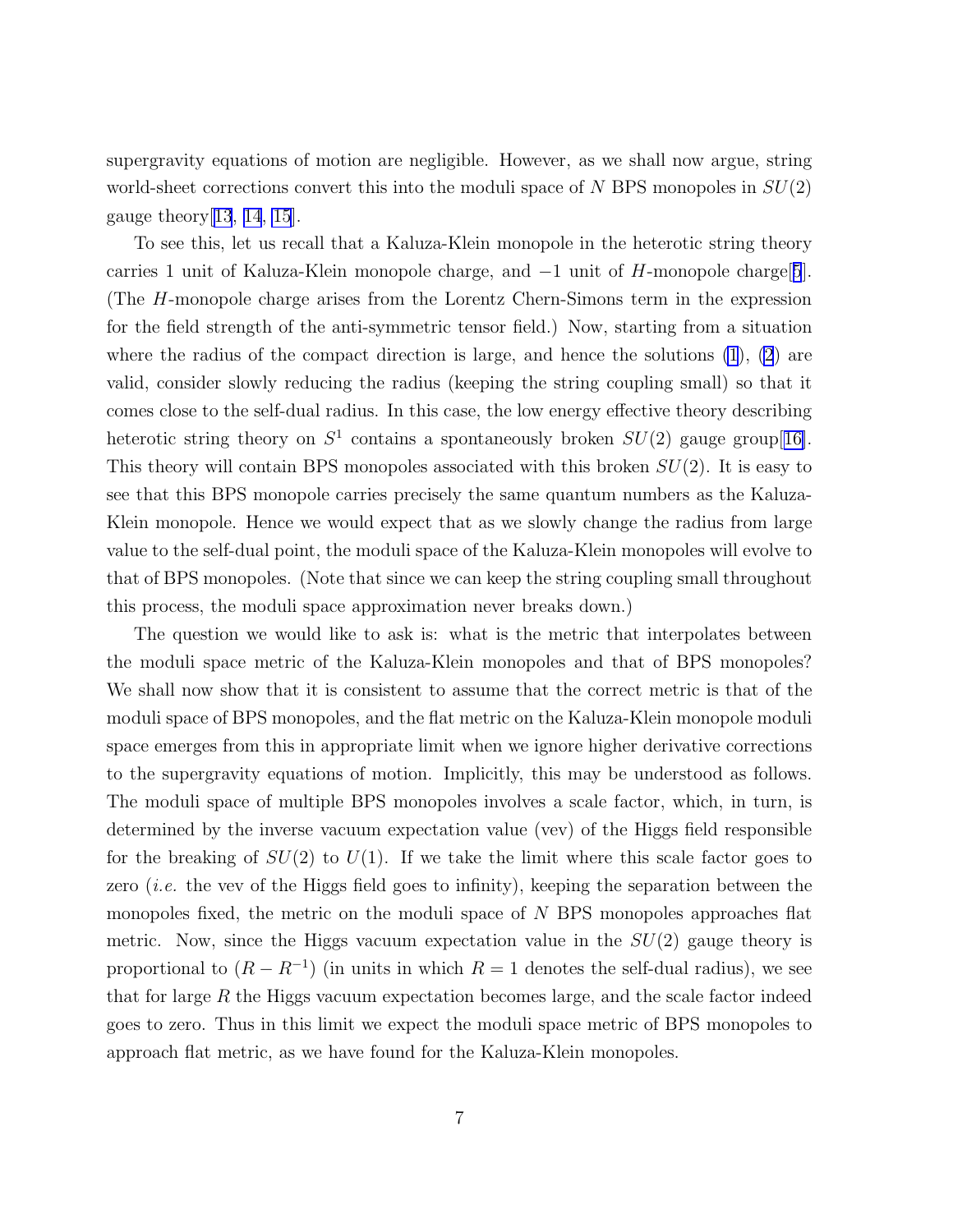To see this more explicitly, let us analyse the components of the metric in the cartesian coordinate system in which the metric for well separated monopoles approaches the identity matrix. In this coordinate system, the various components of the metric on the moduli space of Kaluza-Klein monopoles are naturally functions of  $(\vec{r}_I - \vec{r}_J)/R \equiv \vec{\xi}_{IJ}$  if we restrict ourselves to using the low energy supergravity equations. The Planck scale or the string scale never enters the calculation since Einstein's equations without stringy corrections and without source terms are scale invariant. The result of [\[3](#page-10-0)] shows that the metric is identity matrix, *i.e.* the metric components do not depend on  $\vec{\xi}_{IJ}$ . On the other hand, components of the metric on the moduli space of BPS monopoles are functions of the combination  $(R - R^{-1})(\vec{r}_I - \vec{r}_J) = (R^2 - 1)\vec{\xi}_{IJ}$  for large  $(R - R^{-1})|\vec{r}_I - \vec{r}_J|$ , and these components differ from those of the identity matrix by terms of order  $1/((R^2-1)\xi_{IJ})$  when  $(R^{2}-1)\xi_{IJ}$  are large[\[17\]](#page-11-0). Straightforward dimensional analysis shows us that these terms must be accompanied by the square of the string length in the numerator, and hence are expected to show up in the computation of the metric of Kaluza-Klein monopoles only when higher derivative corrections to the supergravity equations of motion are taken into account. In the limit when the string length goes to zero, the metric reduces to the flat metric, as is the case for the moduli space of Kaluza-Klein monopoles in the supergravity theory.

Thus we see that flat metric on the moduli space of Kaluza-Klein monopoles as derived from low energy supergravity theory is perfectly consistent with the idea that the correct moduli space is that of multiple BPS monopoles in  $SU(2)$  gauge theory, scaled by  $(R R^{-1}$ ). Since the later moduli space has all the properties required for being consistent with supersymmetry and various other symmetries, and correctly interpolates between the known moduli spaces near the self-dual radius and for large radius of the compact direction, we propose that this is the corrrect moduli space.

### 4 Singular Points in the Moduli Space

Let us now turn to special points in the moduli space where the locations of some of the monopoles coincide. We shall consider the extreme case where the locations of all the N monopoles coincide; any other configuration can be analyzed in an identical manner. This corresponds to taking all the  $\vec{r}_I$ 's appearing in eq.([4\)](#page-2-0) to be close to each other. For definiteness, we shall take all of them to be close to  $\vec{r} = 0$ . In this case, the metric near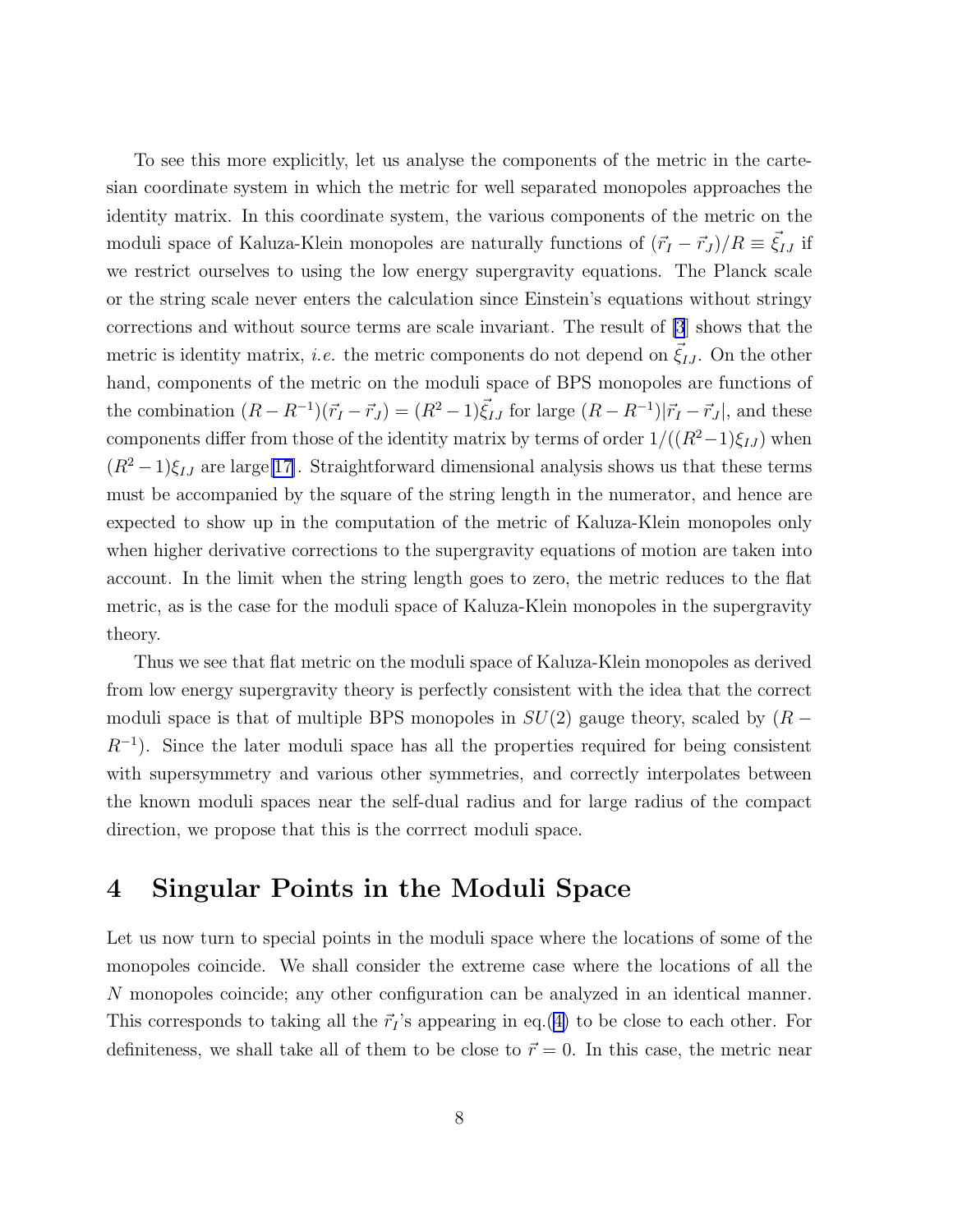$\vec{r} = 0$  can be approximated by:

$$
ds_{TN}^2 \simeq U'^{-1} (dx^4 + \vec{\omega}' \cdot d\vec{r})^2 + U' d\vec{r}^2.
$$
 (10)

where,

$$
U' = \sum_{I=1}^{N} \frac{4m}{|\vec{r} - \vec{r}_N|}, \qquad \vec{\nabla} \times \vec{\omega}' = \vec{\nabla} U' \,. \tag{11}
$$

But this is precisely the metric on the ALE space[[11, 18](#page-11-0)]. When all the  $\vec{r}_N$ 's approach the point  $\vec{r} = 0$ , this space develops an  $A_{N-1}$  type singularity, and we get new massless particles / tensionless strings in different string theories / M- theory from branes wrapped around collapsed two cycles associated with the singularity. We shall now analyze the dynamics of massless particles / tensionless strings in different theories near this singular point and show that in each case the result is in agreement with the predictions of duality. (This analysis is somewhat reminiscent of that in ref.[[19](#page-11-0)]).

#### 4.1 M-theory

M-theory on an ALE space with  $A_{N-1}$  singularity is expected to have enhanced  $SU(N)$ gauge symmetry[\[20](#page-11-0)]. Since for well separated monopoles the world volume theory was an N=1 supersymmetric  $(U(1))^N$  gauge theory in  $(6+1)$  dimensions, for coincident monopoles it must be described by an  $N=1$  supersymmetric  $U(N)$  gauge theory. We had seen earlier that this system is related by duality to a system of N six branes in type IIA string theory. For coincident six branes, the world volume theory of this system is indeed described by an  $N=1$  supersymmetric  $U(N)$  gauge theory. Thus we see that the enhanced gauge symmetry on the world volume of coincident Kaluza-Klein monopoles in M-theory is also consistent with the conjectured duality between  $M$ -theory on  $S<sup>1</sup>$  and type IIA string theory.

#### 4.2 Type IIA String Theory

Type IIA string theory on an ALE space with  $A_{N-1}$  singularity is also expected to have enhanced  $SU(N)$  gauge symmetry[\[20](#page-11-0)]. Combining this with the result for well separated monopoles, we see that the world-volume theory of  $N$  coincident Kaluza-Klein monopoles in type IIA string theory is given by an  $N = 1$  supersymmetric  $U(N)$  gauge theory in  $(6+1)$  dimensions compactified on a circle. Our earlier analysis shows that this system is dual to a system of N Dirichlet six branes of type IIA string theory wrapped on a circle. This indeed develops  $U(N)$  enhanced gauge symmetry for coincident six branes,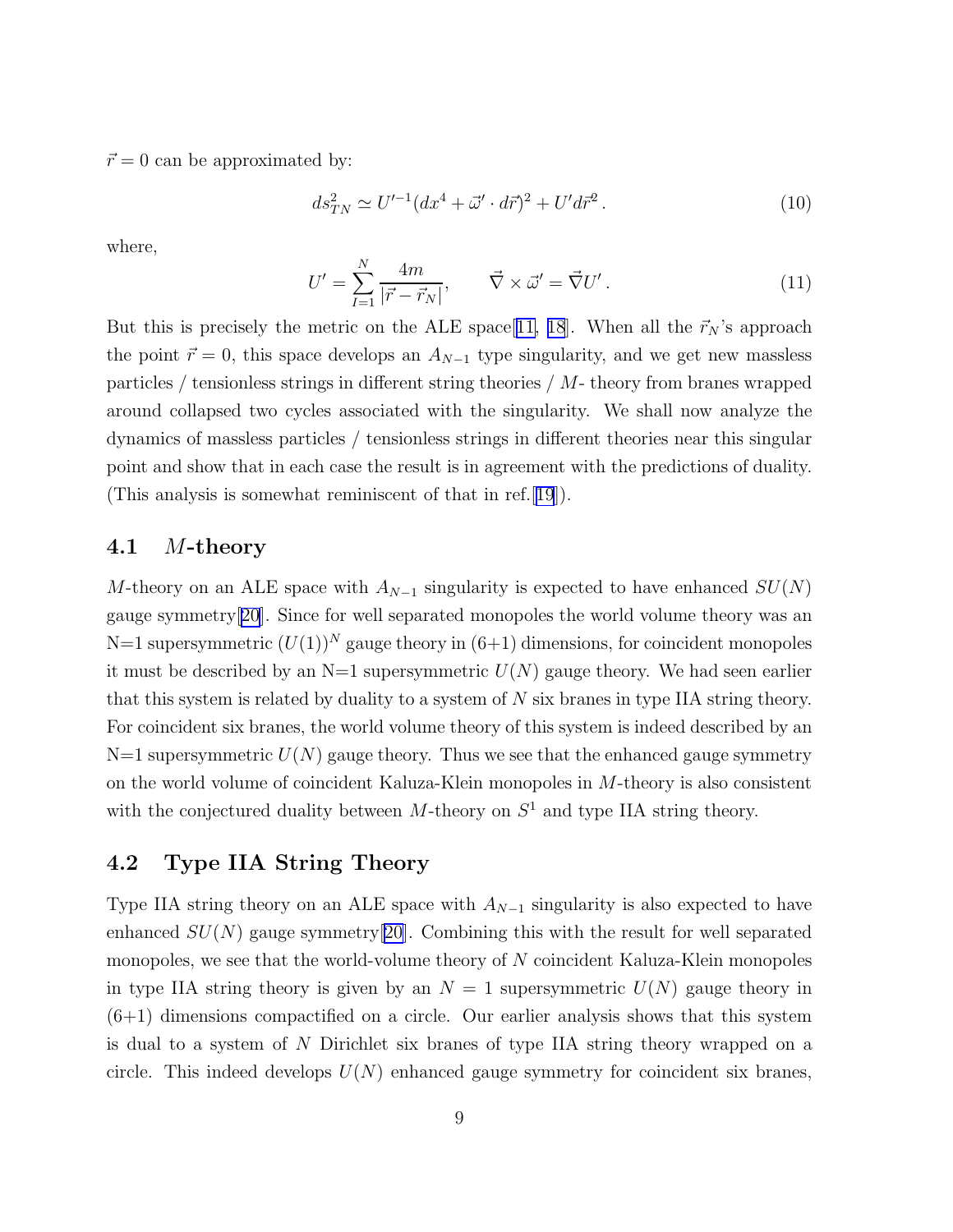showing that the enhancement of gauge symmetry for coincident Kaluza-Klein monopoles is consistent with the duality conjecture.

#### 4.3 Type IIB String Theory

Type IIB string theory on an ALE space with  $A_{N-1}$  singularity is expected to have no enhanced gauge symmetry, but tensionless self-dual strings  $[21]$  $[21]$  whose charges under the N tensor fields lie along the root vectors of  $U(N)$ . These tensionless strings arise from three branes wrapped along collapsed two cycles in the ALE space. To see if this is consistent with duality, recall that the Kaluza-Klein monopoles in type IIB string theory on  $S^1$  are related by duality to a system of five-branes in  $M$ -theory on  $T^2$ , with the five branes being transverse to both directions of  $T^2$ . When the five branes coincide, we do get tensionless strings from membranes stretched between five-branes[\[22](#page-11-0), [23](#page-11-0)]. Hence again our result is consistent with the conjectured duality between  $M$ -theory on  $S<sup>1</sup>$  and type IIA string theory.

We also have strings of finite tension in the world-volume theory of the five-branes in M-theory on  $T^2$ . These originate from membranes stretched between the five branes which, instead of following the direct path, wrap once or more around the compact directions[[10\]](#page-11-0). One might ask: where do these finite tension strings on the world-volume theory originate in the Kaluza-Klein monopoles in type IIB string theory? A straightforward application of duality relations shows us that in the world-volume of the Kaluza-Klein monopoles in type IIB string theory, these new strings carry the same quantum number as bound states of a three brane wrapped along a two cycle, and elementary strings and / or D-strings. Since the electric and magnetic flux of the world-volume gauge field on the three brane act as sources of  $B_{MN}$  and  $B'_{MN}$  respectively [[24](#page-11-0), [25](#page-11-0)], we see that in the world volume theory of Kaluza-Klein monopoles in type IIB theory, the new finite tension strings can be identified with three branes wrapped along collapsed two cycles, together with quantized electric / magnetic flux of the three brane world-volume gauge field through the two cycle.

#### 4.4 Heterotic String Theory

Finally we turn to coincident Kaluza-Klein monopoles in the heterotic string theory. Our earlier assertion that the moduli space of these monopoles is identical to that of multiple BPS monopoles in  $SU(2)$  gauge theory implies that there is no singularity in the moduli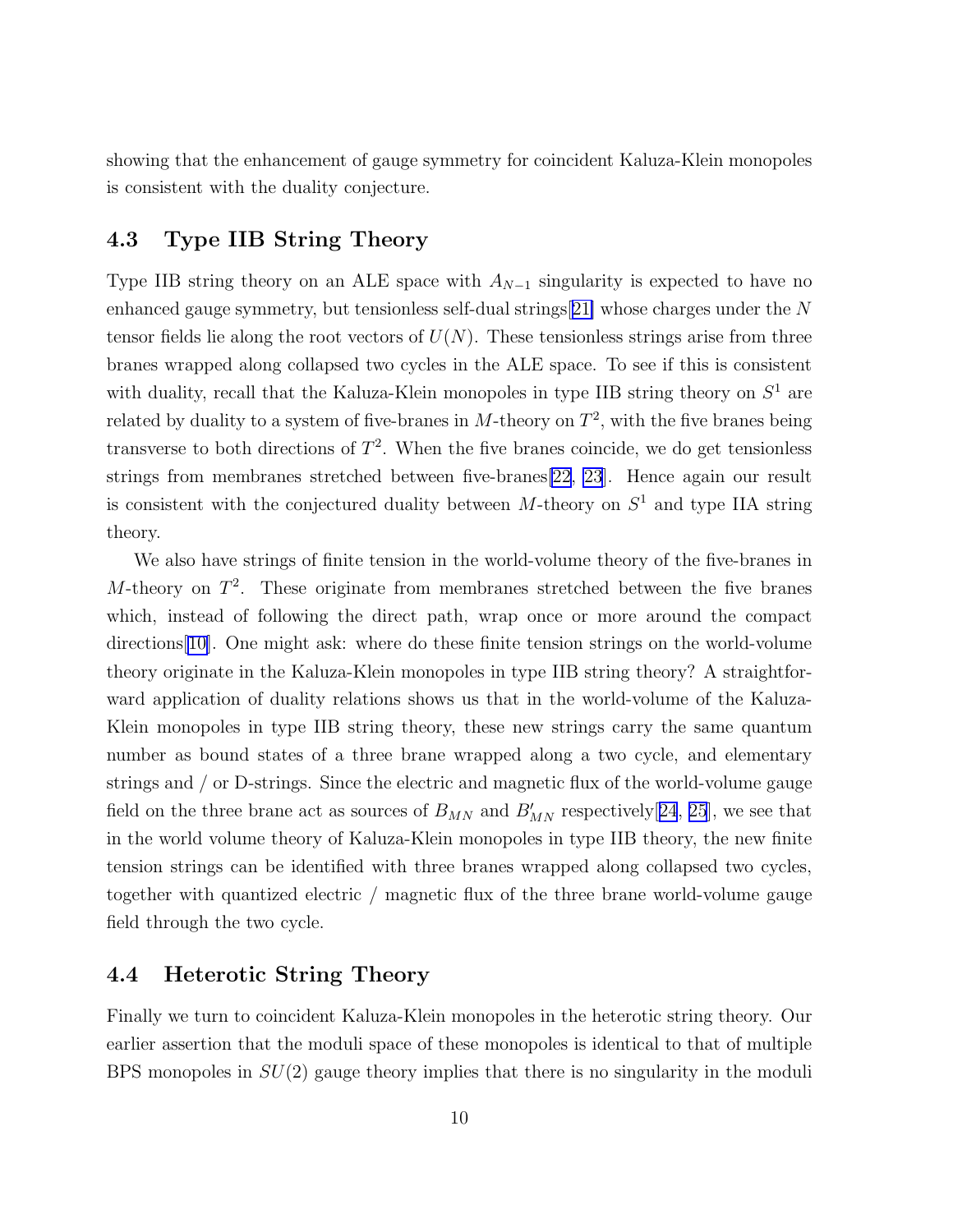<span id="page-10-0"></span>space even for coincident monopoles, *i.e.* even when we put the heterotic string theory on a singular ALE space. It will be interesting to find an independent verification of this result.

## 5 Conclusion

In this paper we have studied the dynamics of multiple Kaluza-Klein monopoles in Mtheory, and various string theories, for well separated as well as coincident monopoles. In each case, we have found that the dynamics is consistent with all known duality conjectures involving string / M- theory. Dynamics of multiple Kaluza-Klein monopoles in type IIB string theory gives a new realization of the  $(2,0)$  supersymmetric theory in  $(5+1)$ dimensions with multiple tensor multiplets and tensionless self-dual strings. This theory in appropriate limits might be relevant for describing M(atrix)-theory on  $T^4$  and  $T^5$ . We have also argued that the dynamics of N Kaluza-Klein monopoles in heterotic string theory is described by a  $(1,0)$  supersymmetric field theory in  $(5+1)$  dimensions, with moduli space given by the moduli space of N BPS monopoles in  $SU(2)$  gauge theory.

## References

- [1] R. Sorkin, Phys. Rev. Lett. 51 (1983) 87.
- [2] D. Gross and M. Perry, Nucl. Phys. B226 (1983) 29.
- [3] P. Ruback, Comm. Math. Phys. **107** (1986).
- [4] C. Hull, [\[hep-th/9705162](http://arxiv.org/abs/hep-th/9705162)].
- [5] A. Sen, [\[hep-th/9705212](http://arxiv.org/abs/hep-th/9705212)].
- [6] E. Bergshoeff, B. Janssen and T. Ortin, [\[hep-th/9706117\]](http://arxiv.org/abs/hep-th/9706117).
- [7] Y. Imamura,[[hep-th/9706144](http://arxiv.org/abs/hep-th/9706144)].
- [8] T. Banks, W. Fischler, S. Shenker and L. Susskind, Phys. Rev. D55 (1997) 112 [[hep-th/9610043\]](http://arxiv.org/abs/hep-th/9610043).
- [9] M. Rozali,[[hep-th/9702136\]](http://arxiv.org/abs/hep-th/9702136).